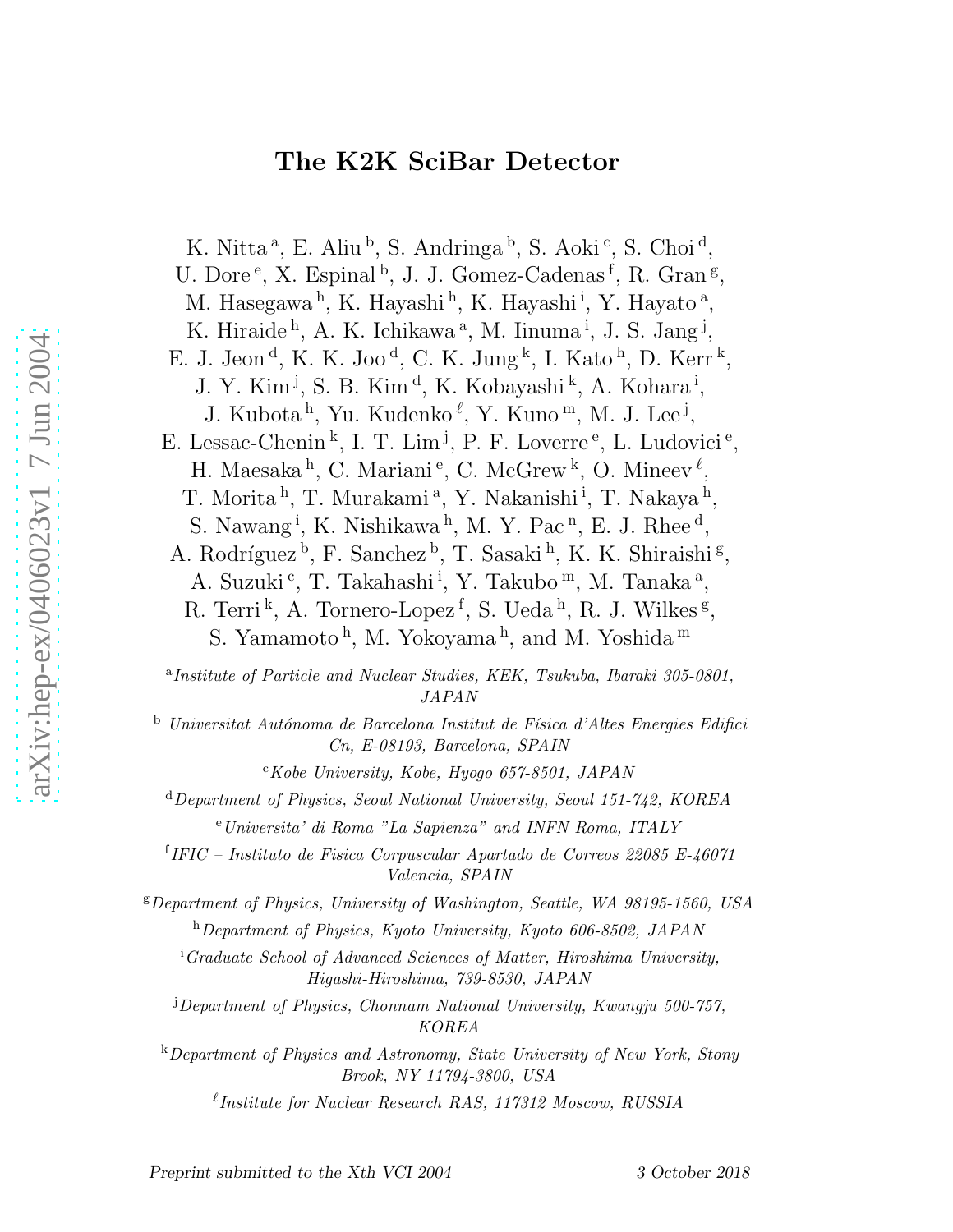<sup>m</sup>Department of Physics, Osaka University, Toyonaka, Osaka 560-0043, JAPAN <sup>n</sup>Department of Physics, Dongshin University, Naju 520-714, KOREA

#### Abstract

A new near detector, SciBar, for the K2K long-baseline neutrino oscillation experiment was installed to improve the measurement of neutrino energy spectrum and to study neutrino interactions in the energy region around 1 GeV. SciBar is a 'fully active' tracking detector with fine segmentation consisting of plastic scintillator bars. The detector was constructed in summer 2003 and is taking data since October 2003. The basic design and initial performance is presented.

## 1 Introduction

The KEK-to-Kamioka long-baseline neutrino experiment (K2K)[1] started taking data in 1999. An almost pure muon neutrino beam with average energy of 1.3 GeV is produced with the KEK 12-GeV proton synchrotron and directed toward the Super-Kamiokande detector (SK) located at Kamioka, 250 km away from KEK. The neutrino flux and energy spectrum at SK is estimated from the flux measured by near detectors located 300 m downstream from the production target. The number of events and the spectral shape at SK are compared with the expectations to study neutrino oscillations. The latest K2K results[2] indicate neutrino oscillation, and are consistent with the SK results[3]. In K2K, the neutrino energy at the oscillation maximum is expected to be  $\sim 0.6$  GeV.

A new near detector, SciBar (Scintillator Bar), was constructed in Summer 2003 to upgrade the near detectors. A main motivation of the new detector is to improve the measurement of neutrino energy spectrum by using Charged Current Quasi Elastic interaction (CCQE,  $\nu_{\mu} + n \rightarrow \mu^{-} + p$ ). In order to select CCQE interaction with high purity and high efficiency and to suppress other interactions such as inelastic interactions with pions  $(\nu_{\mu} + p \rightarrow \mu^{-} + p +$  $\pi$ <sup>+</sup>), the detector is designed to have high efficiency for all charged particles produced in the interaction. The detector consists of plastic scintillator strips with fine segmentation. The scintillator itself is a neutrino target and has no dead region. Due to the fine segmentation of the detector, short tracks down to 10 cm long can be detected. The detector also has a capability of particle identification (especially for protons and pions) with dE/dx information by measuring the energy deposit in each strip.

In addition, we expect to provide many new results for neutrino interactions in the 1 GeV region with SciBar.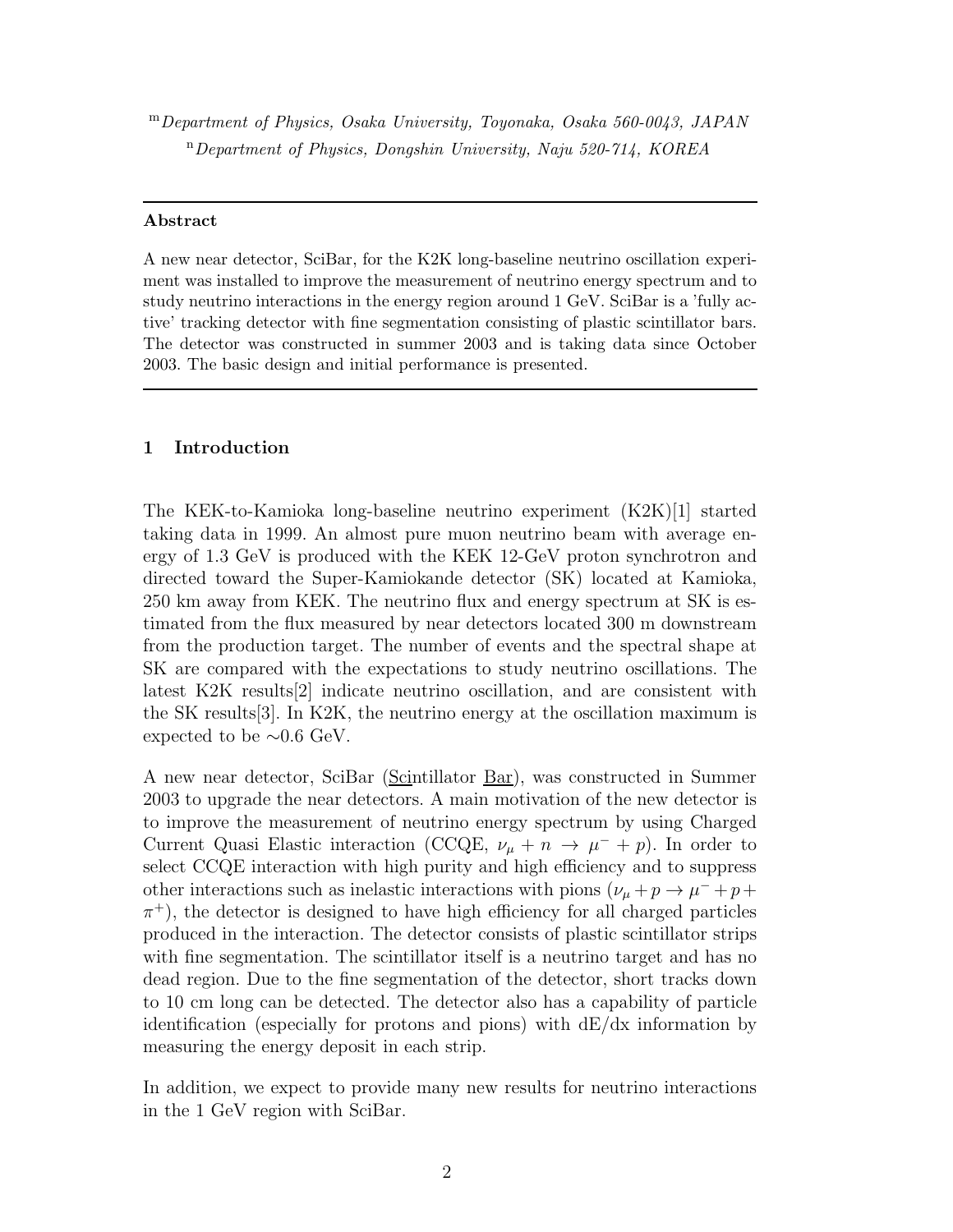

Fig. 1. Schematic drawings and description of the SciBar detector.

# 2 The SciBar Detector

Figure 1 shows a schematic view of SciBar. SciBar consists of two components: a tracking calorimeter made of scintillator strips and an electromagnetic calorimeter called Electron Catcher. Table 1 shows the design for each component. The SciBar tracker consists of 14848 extruded scintillator strips with each dimension of  $1.3 \times 2.5 \times 300$  cm<sup>3</sup>. The scintillator strips are arranged in 64 layers. Each layer consists of two planes, with 116 strips glued together to give horizontal and vertical position. The total size and weight are  $2.9 \times 2.9 \times 1.7$  m<sup>3</sup> and 15 tons, respectively. Each strip is read out by a wavelength shifting (WLS) fiber attached to a 64-channel multi-anode PMT (MAPMT). Charge and timing information from MAPMT is recorded by custom designed electronics[4]. Two outermost strips in each horizontal and vertical planes are called as Outer Detector (OD). For the OD readout, eight 1-ch PMTs with WLS fibers are used to identify incoming and outgoing events.

The scintillator strips are made of polystyrene, infused with PPO (1 %) and POPOP  $(0.03\%)$ , and are produced by extrusion in the shape of rectangular bar with  $TiO<sub>2</sub>$  reflecting coating  $(0.25 \text{ mm thickness})$ . Scintillators are produced at FNAL and the composition of the material is the same as those used for the MINOS experiment[5]. Each scintillator has a 1.8 mm diameter hole where the 1.5 mm $\phi$  WLS fiber is inserted for light collection. The fiber is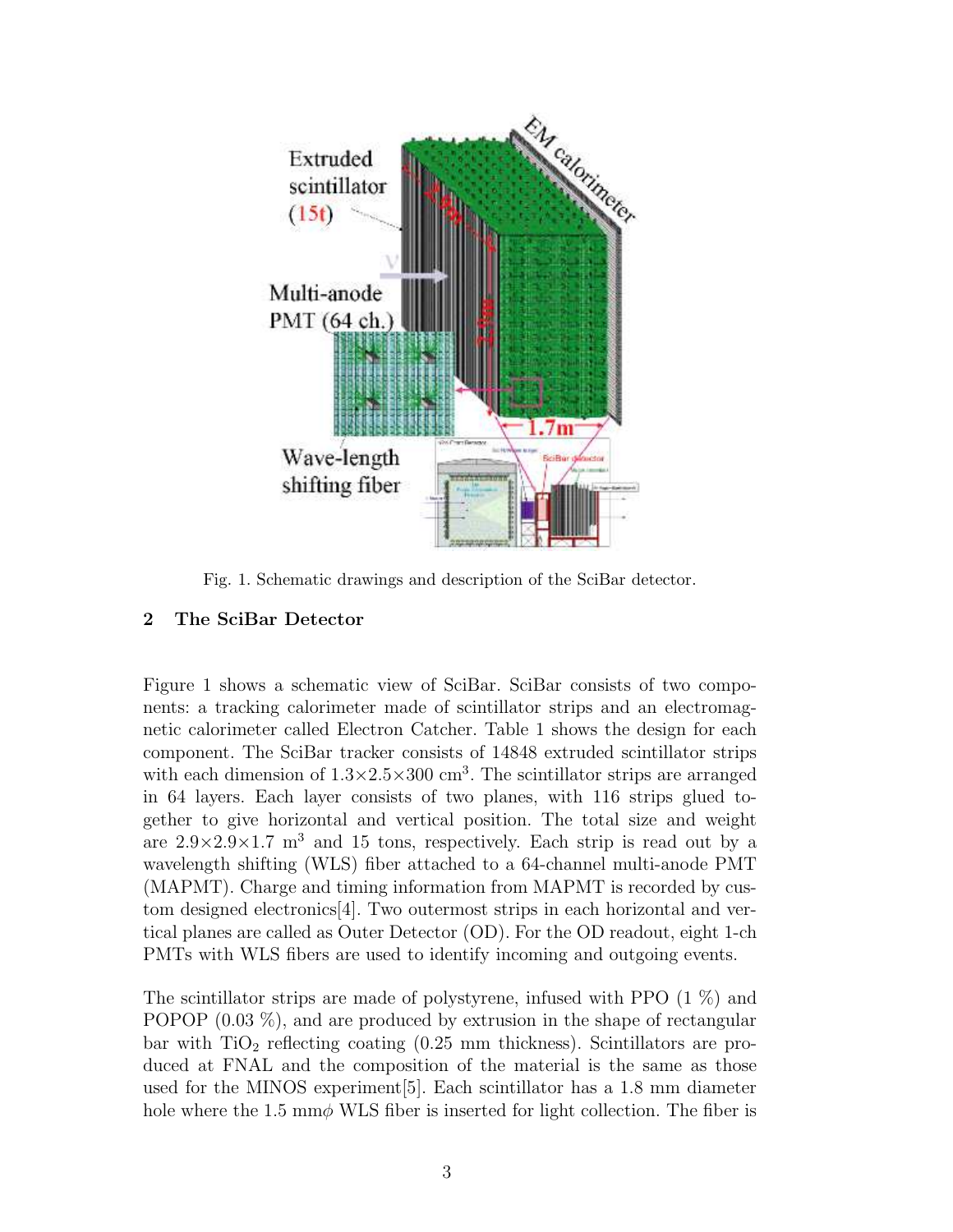| Structure    | Dimensions              | $2.9 \text{ m}$ (horizontal), $2.9 \text{ m}$ (vertical), $1.7 \text{ m}$ (thick) |
|--------------|-------------------------|-----------------------------------------------------------------------------------|
|              | Weight                  | 15 tons                                                                           |
|              | Number of Strips        | 14,848                                                                            |
|              | Number of PMTs          | $224 (+OD:8)$                                                                     |
| Scintillator | Material                | polystyrene, $\text{PPO}(1\%)$ and $\text{POPOP}(0.03\%)$                         |
| strip        | Size                    | $1.3 \text{ cm}$ (thick), $2.5 \text{ cm}$ (wide), $3 \text{ m}$ (long)           |
|              | Weight                  | $1 \text{ kg}$                                                                    |
|              | Coating                 | $0.25$ mm $(TiO2)$                                                                |
|              | Emission length         | $420 \text{ nm}$ (peak)                                                           |
| Fiber        | Diameter                | $1.5 \text{ mm} \phi$                                                             |
|              | Reflective index        | $1.59$ (outer) / $1.50$ (middle) / $1.42$ (inner)                                 |
|              | Absorption length       | $430 \text{ nm}$ (peak)                                                           |
|              | Emission length         | $476 \text{ nm}$ (peak)                                                           |
| <b>PMT</b>   | Model                   | H8804                                                                             |
|              | Cathode material        | Bialkali                                                                          |
|              | Anode                   | $8 \times 8 (2 \times 2 \text{mm}^2/\text{pixel})$                                |
|              | Wave length sensitivity | 300-650nm (Max 420nm)                                                             |
|              | Number of dynode stage  | 12                                                                                |
|              | Gain(@800V)             | $3{\times}10^5$                                                                   |
|              | Quantum efficiency      | 21 % at 390nm                                                                     |
| DAQ          | Shaping time            | 80 nsec (TA), $1.2\mu$ sec (VA)                                                   |
|              | Pedestal width          | $0.03\ \mathrm{MeV}$                                                              |
|              | Linearity               | $5~\%$ at $30~\rm{MeV}$                                                           |
|              | Dynamic range           | $0.1-30$ MeV                                                                      |

Table 1

Specification of each component of SciBar.

multi-clad type, Y11(200)MS, made by Kuraray. The attenuation lengths of all WLS fibers were measured before the installation. Their average is 350 cm.

MAPMT is H8804 made by Hamamatsu Photonics K.K.. It's Anodes are arranged in an  $8 \times 8$  array with each anode measuring 2 mm  $\times$  2 mm. The sensitive wave length is from 300 nm to 650 nm, which matches the emission spectrum of the WLS fibers. The cross talk value in our configuration is less than 4 %. The gains of all channels have been measured before installation. The linearity is also measured to be 10  $\%$  upto 300 photo-electrons (p.e.) with the gain of  $6.3 \times 10^5$ .

Readout system consists of frontend electronics attached to MAPMT and a backend VME module. A combination of ASICs (VA32HDR11 and TA32CG made by IDEAS) is used on the frontend readout electronics. VA is a 32-ch preamplifier chip with shaper and multiplexer. TA provides timing information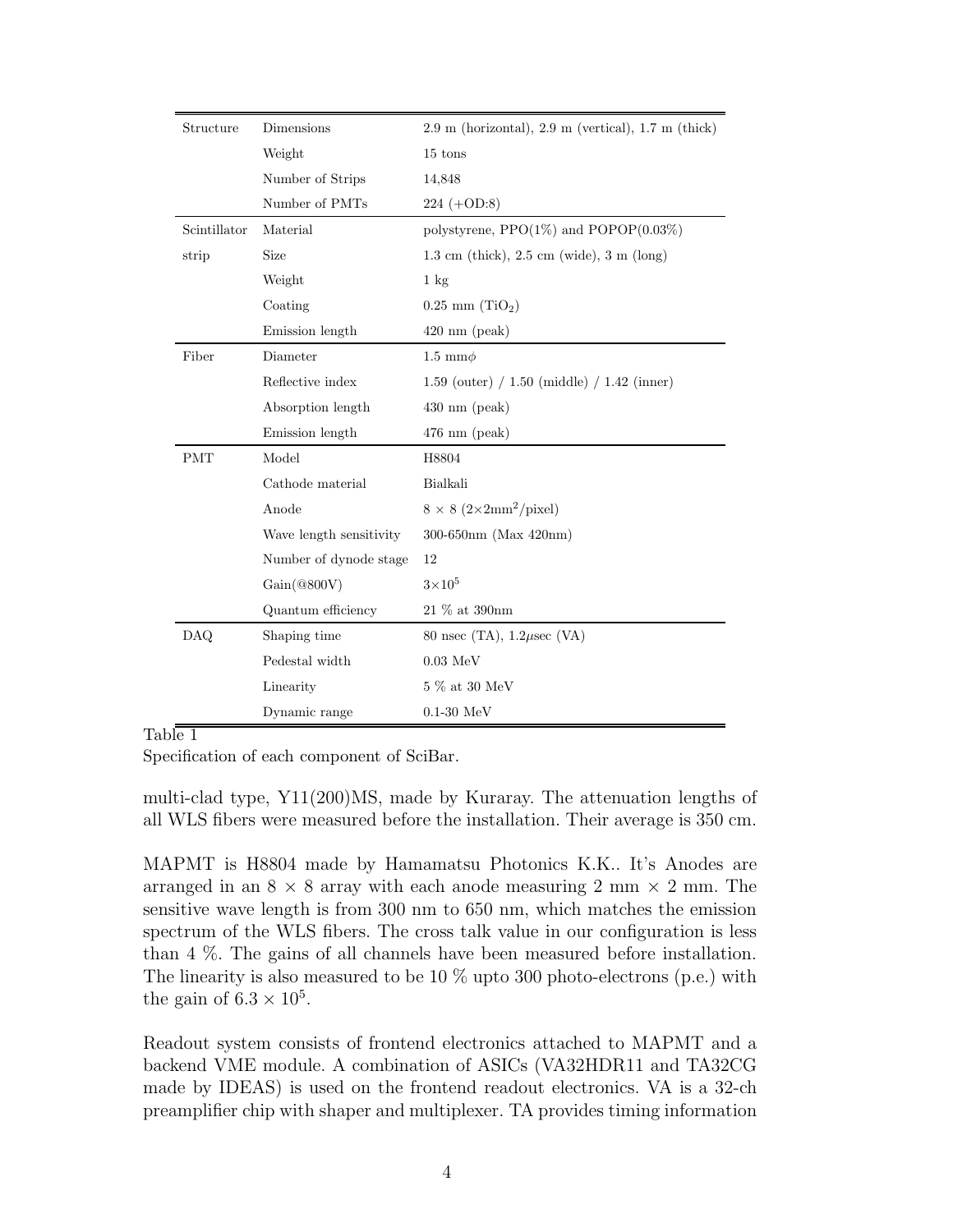after taking OR of 32 channels. Two packages of VA/TA are mounted on a custom-designed PCB board (Front-End board, FEB) to read out signals from 64 anodes. A backend electronics board (DAQB) has been also newly developed as a standard VME-9U board. DAQB controls and reads out eight FEBs. The charge information from MAPMT is digitized with a 12-bit flash ADC and read out through VME bus. The timing information is processed and recorded by a TDC. We use a 64-ch, multi-hit TDC developed for ATLAS muon chamber. In order to separate of protons from pions by the energy deposit, the wide dynamic range is required for the readout system. The system is designed to have a good linearity up to 300 p.e., corresponding to 30 MeV, while the pedestal width is 2 ADC counts, corresponding to 0.03 MeV.

Electron catcher (EC) is located downstream of the tracker. It is used to measure the  $\nu_e$  contamination in the beam and  $\pi^0$  production events. The EC is a calorimeter consists of two planes of 30 (horizontal) and 32 (vertical) modules  $(4 \times 8 \times 262 \text{ cm}^3)$  re-used from the CHORUS experiment [6]. Each plane has thickness 5.5 radiation length. A module of  $4 \times 4$  cm<sup>2</sup> cell consists of 1 mm diameter scintillating fibers in the grooves of lead foils. Lights from both ends of the module are read out by two PMTs. Energy resolution is  $14/\sqrt{E}$ (GeV) % with linearity better than 10 %. The EC is used for electron and photon identification and the measurement of their energy.

#### 3 Basic performance

SciBar is taking data since October 2003. Pedestal, LED and cosmic-ray data are taken simultaneously with beam data for calibration and monitoring. The gain is monitored and corrected by LED, so the energy deposit is measured within a stability better than  $1\%$  by the gain correction. By using cosmic-ray data the attenuation length of WLS fibers are measured as shown in Fig. 2. The average attenuation length is 350 cm which is consistent with the measurement before installation. Figure 3 shows the pulse height distribution by cosmic-ray muons in one strip. Averaging over all strips, the light yield is 16.5 p.e./cm for minimum ionizating particles at the detector edge close to PMT. The timing resolution is 1.3 nsec with the TQ correction. Neutrino data are taken every 2.2 seconds of beam cycle. The expected number of neutrino interactions is  $7 \times 10^4$  events in a year. The performance of SciBar is summarized in Table 2. Figure 4 shows the display of a CCQE candidate. We can clearly identify a proton track and a muon by their energy deposit. In one year,  $3\times10^4$  CCQE events are expected to be observed. SciBar works stably for four months of operation and collects various events of neutrino interactions.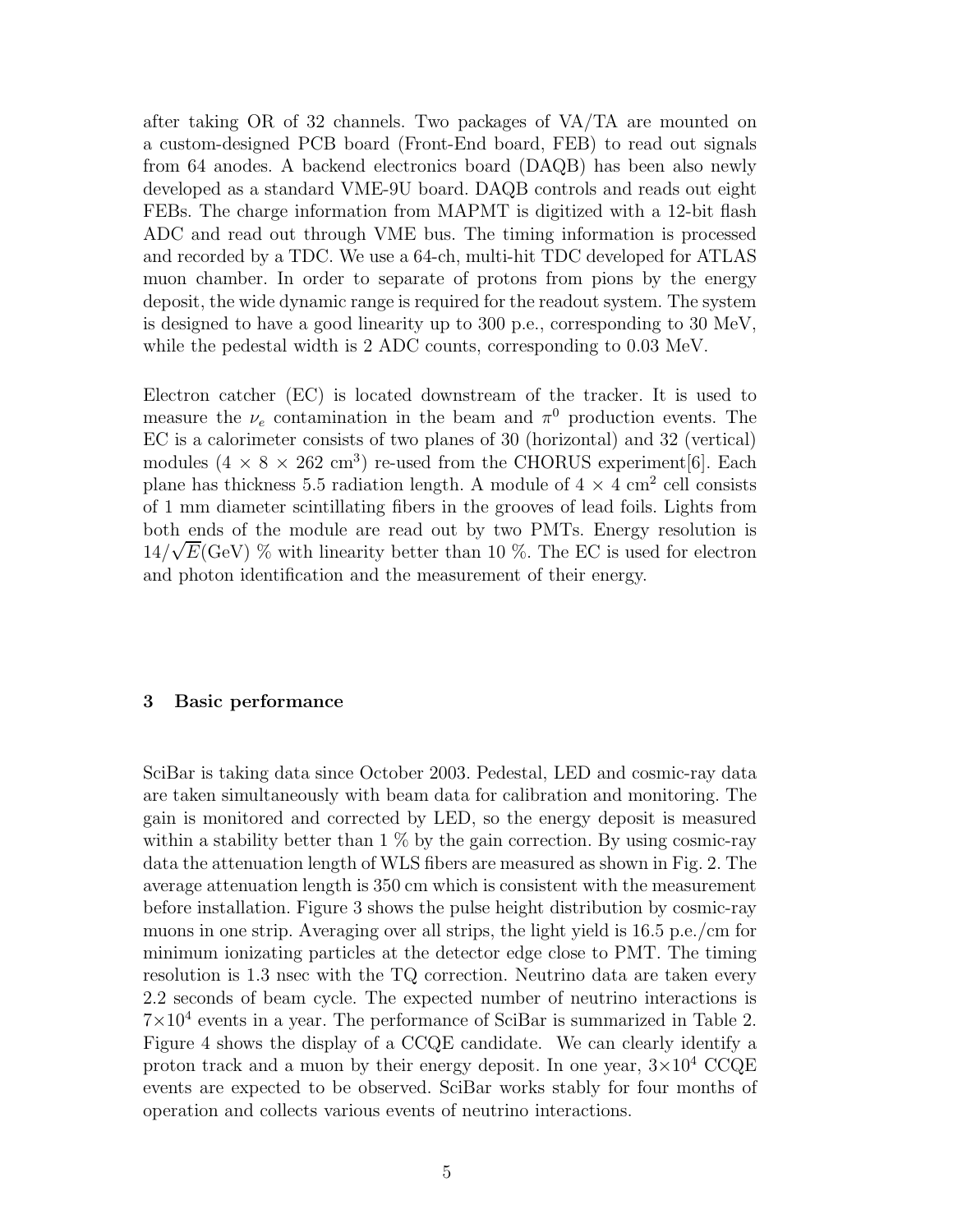

Fig. 2. Attenuation curve of a WLS fiber obtained by the measurement of cosmic-rays.

Fig. 3. Pulse height distribution for a strip by the measurement with cosmic ray. The effect of attenuation in a WLS fiber is corrected.

| Trigger threshold              | $0.1 \text{ MeV}/\text{strip}$                                  |
|--------------------------------|-----------------------------------------------------------------|
| Attenuation length             | 350cm                                                           |
| Timing resolution              | $1.3$ nsec                                                      |
| Energy resolution              | a few %(muon) <sup>*</sup> , $\sim 10$ %(electron) <sup>*</sup> |
| Number of neutrino interaction | $7.0\times10^4$ events/year $(3\times10^{19}$ POT**)*           |
| $P/\pi$ misidentification      | $5\%$ (<1.0 GeV/c proton)*                                      |
|                                |                                                                 |

∗ : Design value ∗∗: Proton On Target

# Table 2

Performance of SciBar

#### 4 Summary

The SciBar detector is designed and constructed to measure the neutrino energy spectrum around 1 GeV as the near detector of the K2K experiment. , and has been successfully commissioned on schedule. Now SciBar works stably with good performance.

#### 5 Acknowledgement

We gratefully acknowledge the assistance of T. Haff and P. Rovegno during the construction of the detector. We would like to express our appreciation for support of M. Taino during the construction work. This work has been undertaken with the support of the Ministry of Education, Culture, Sports, Science and Technology, Government of Japan and its grants for Scientific Research, the Japan Society for Promotion of Science, the U.S. Department of Energy, the Korea Research Foundation, and the Korea Science and Engi-